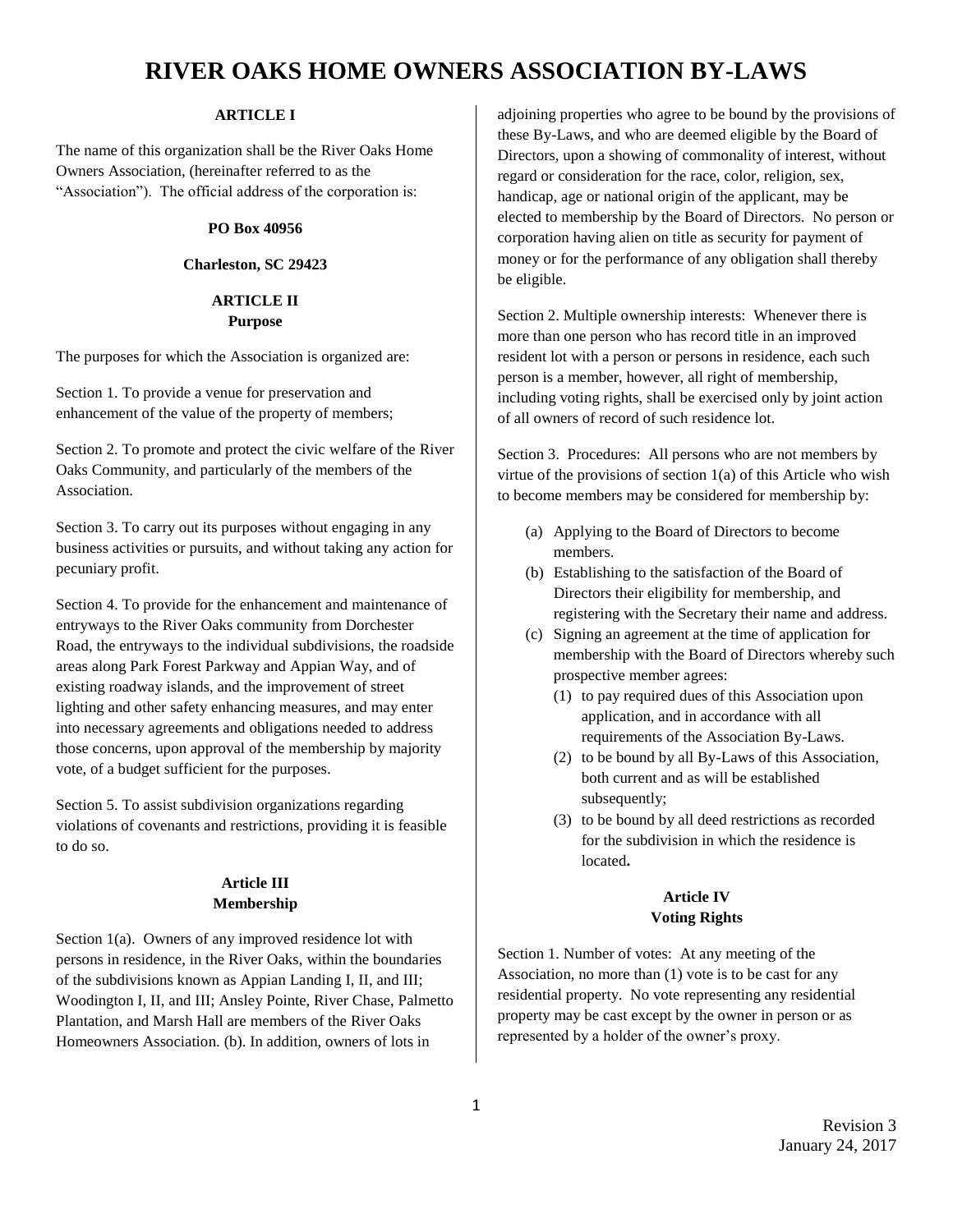Section 2. Exercise of voting rights: Any member may attend and vote at meetings in person, subject to the provisions of Section 1 of this Article, or by a proxy holder duly appointed by a written proxy signed by all owners of the property, and filed with the Secretary of the Association no later than two weeks before the opening of a meeting at which the proxy is to be exercised. All proxies shall state therein the issue for which the proxy vote is to be exercised, and shall not be valid for more than one meeting, unless specifically authorized therein. No proxy shall be valid for a term to exceed two months. Proxies may be revoked at any time by written notice to the Secretary. Proxies may not be exercised when the member granting the proxy is present at the meeting, has died, or has been judicially declared incompetent. No proxy may be exercised for any member's voting rights during a period when such member is not in good standing. Proxy designees must be members of the Association.

Section 3. All questions and motions shall be decided by a majority of the members present and voting.

Section 4. Members relinquish the right to vote on any matter when they are not in good standing for failure to pay dues or for other reasons. Voting rights are restored on the date when the member's status of good standing is restored.

### **ARTICLE V Board of Directors**

Section 1(a). Number, Manner of Election and Term of Office. The Board of Directors shall consist of two for each of the subdivisions as set forth in Article III. If any subdivision does not elect a director to represent it, a director at large shall be elected by the membership in accordance with the election procedures in Article IX herein.

Section 1(b). At the first election of directors, one director elected from each subdivision shall be elected for two years, and the other shall be elected for one year. Thereafter, directors shall be elected for two year terms to fill vacancies created by the expiration of terms of office.

Section 2. Eligibility and payment of officers and directors: All members are eligible to be nominated to be directors, except those whose terms are expiring. No member shall be eligible to be a director who is not in good standing. No director shall act in the capacity of director who does not remain in good standing, and this office as director shall be vacant thirty (30) days after such director is no longer in good standing. The officers and directors of the Association shall not be paid for their services except for the elected treasurer, whose dues may

be refunded at the discretion of the Board upon satisfactory completion of the duties of the office.

Section 3. Vacancies: Any vacancy occurring in the Board of Directors may be filled until the next annual meeting by a majority vote of the remaining members of the Board, unless the subdivision represented by the vacated seat holds an election to fill the vacated seat on the Board. Any member absent from three consecutive regularly scheduled Board meetings without a valid reason shall be deemed not in good standing, and the members in the subdivision represented by that director, or, in the case of a subdivision that has created an organization for the subdivision, that organization, shall be notified, in writing, of termination by the Secretary. Upon such notification, the residents of the subdivision so notified may elect a member to fill the unexpired term of the vacated directorship

Section 4. Powers and Duties:

- (a) The Board of Directors may not undertake any action on behalf of anyone who is not a member, or of a member who is not in good standing. The Board of Directors shall have full charge of the property and business of the Association, and shall have full authority to perform all acts and conduct all business necessary in the management of the Association and its affairs as long as such acts are not inconsistent with these By-Laws.
- (b) The Board shall create such special committees as it may deem necessary and appoint the chairman and members thereof. The Board shall designate the time for which any such committee shall service, to be limited to the year in which it is appointed. The Board shall report to the membership that such committee has been created, the reason for its creating, and the term of its appointment.
- (c) A majority of the members of the Association present and voting at any regularly called meeting of the membership may direct the Board of Directors to take such action as they deem appropriate pursuant to a resolution enacted by a majority of those present. This provision of the By-Laws shall not apply to changes in the By-Laws, or to changes in the dues, and must be consistent with all applicable provisions of the By-Laws.
- (d) All disbursements must be made by check from the Association's wholly-managed checking account or from a management service association account, signed, by the Treasurer and President or Vice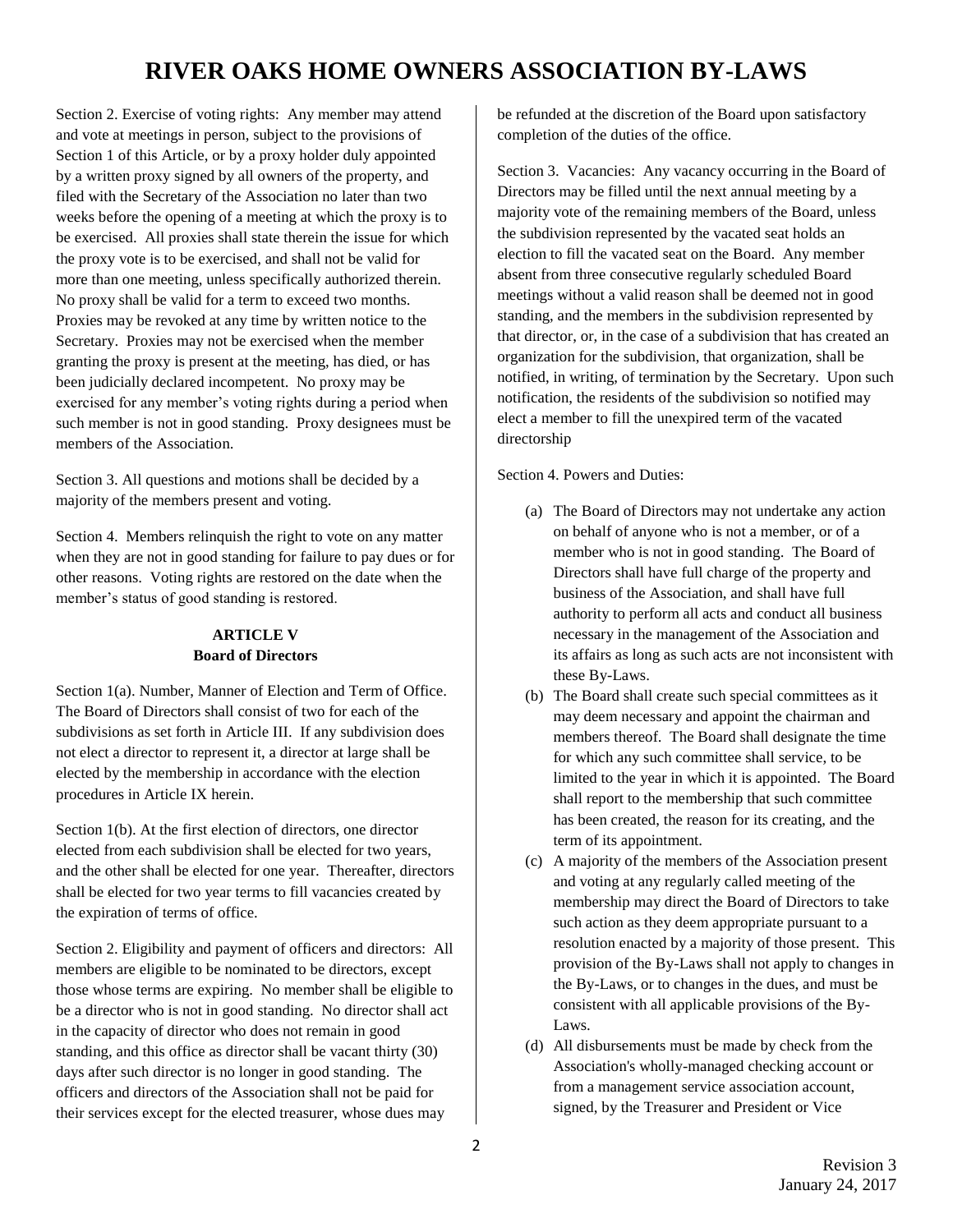President in the case of the wholly-managed account or signed by the management service representative and countersigned by the association Treasurer or President. When the Treasurer is not available, or the President and Vice President are not available to countersign a check, the Board may authorize a member or members of the Board to sign and countersign checks as necessary to deal with the emergency, and to make the necessary arrangements with the bank.

- (e) All expenditures must be consistent with the annual budget. No expenditure may be made which is not authorized by the annual budget, except that expenditures required because of an emergency such as those caused by natural disasters may be approved by the Board of Directors. Funds so expended may be replaced in treasury of the Association by assessment of a one-time fee or by an increase in dues when the members approve pursuant to the provisions of Article VII, except that in an emergency the members may approve such replacement at other than an Annual meeting. Disbursements of all other funds must have prior approval of the membership.
- (f) The Board of Directors shall levy no assessment for any purpose without the concurring vote of a majority of members present and voting at a properly called general meeting.

Section 5. Meetings: There shall be at least five (5) regular meetings of the Board of Directors, and the meetings shall be planned to meet the requirements of Article VII, sections 3 and 4. The President may call special meetings of the Board of Directors and shall call a special meeting upon the written request of five (5) members of the board.

Section 6. Quorum: A majority of the members of the Board of Directors shall constitute a quorum for Board Meetings.

#### **ARTICLE VI OFFICERS**

Section 1. The officers of the Association shall not commit the association to any activity on behalf of anyone who is not a member of the Association, or of a member who is not in good standing. The officers of the Association shall be a President, a Vice President, a Secretary and a Treasurer. Officers shall be elected by the Board of Directors from among the members of the Board, for a term of one year, immediately after the Annual Meeting.

They shall take office and assume responsibility for the affairs of the Association immediately. The immediate Past President shall serve as an ex officio member of the Board of Directors for one year.

Section 2. President:

- (a) The President shall preside at all meetings of the Association, the Board of Directors, the Executive Committee and the officers.
- (b) The President shall be an ex officio member of all committees except the nominating committee.
- (c) The President shall have such usual powers of supervision and management as may pertain to the office of the President, and perform such other duties as may be designated by the Board.
- (d) The Immediate Past President shall vote at a Board meeting in the case of a tie vote of the members of the Board.

Section 3. Vice President: The Vice President, in the event of the absence, disability or death of the President, shall possess all the powers and perform all the duties of that office. The Vice President shall prepare proposed updates to the By-Laws at the request of the Board and shall perform such other duties as the President and the Board may designate.

Section 4. Secretary:

The Secretary shall:

- (a) Keep minutes of all meetings of the Association and of the Board of Directors
- (b) Countersign all contracts and other papers, except such as the Treasurer is authorized to countersign, as may be authorized by the Board of Directors.
- (c) Notify all members of meetings
- (d) Record amendments to the By-Laws and maintain files and records of the Association.
- (e) Will conduct correspondence as required.
- (f) Receive Association mail and make distribution to the proper officers
- (g) Accept applications for membership and maintain a membership roll identifying members whose dues are current and whose dues are not current.
- (h) In cooperation with the Treasurer determine eligibility of members to vote, and assure one vote per member lot.
- (i) In the absence of the Treasurer will assume the duties of the Treasurer.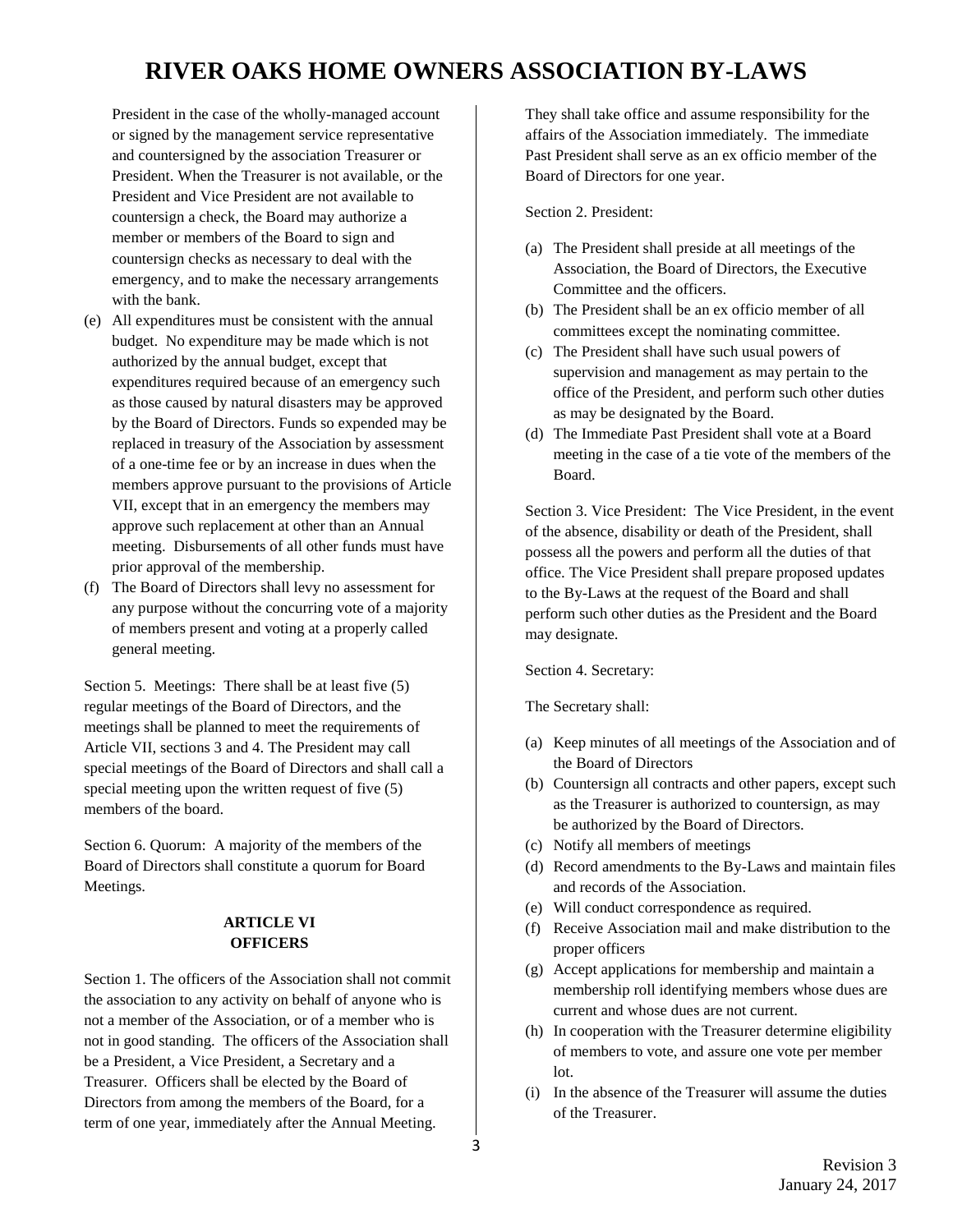Section 5. The Treasurer:

The Treasurer shall:

- (a) Receive, collect and be the custodian of all money due
- (b) Only upon order of the Board, shall disburse all money for the Association
- (c) Present a financial report to the Board at its regular meetings, and an annual report to the membership at the Annual Meeting
- (d) Comply with the requirements of Article V, Section 4 as it pertains to disbursements
- (e) Prepare and file any reports required by federal, state or local authorities regarding financial matters
- (f) Maintain financial records in accordance with generally accepted accounting principles
- (g) In cooperation with the Secretary, determine eligibility of members to vote, and assure one vote per member lot.

#### **ARTICLE VII Financial Administration**

Section 1. The fiscal year of the Association shall be on a calendar year basis and shall commence on the first day of January each year.

Section 2. Dues: The Board of Directors of the Association shall establish regular dues which shall include automatic cost of living increases as determined by using the official consumer price index (cpi) as reported by the United States government to cover any and all regular expenses incurred by the organization in the performance of its business, capital expenses as approved by the membership, and emergency funds as approved by the membership. Such dues shall be recommended by the Board and shall become effective as approved by the membership. Proposed dues are to be provided to the members, by category as necessary, in writing, one month before the Annual Meeting, and are to be voted upon at that meeting. Dues will be payable upon approval by the vote of the members at the Annual Meeting. When the Board of Directors determines that any member has failed to pay dues, having been given ample opportunity to do so, it shall (a) notify the member that he is no longer in good standing, (b) impose financial penalty not to exceed the amount due, and (c) take action to collect the amount due, including the penalty and collection costs. The member who has failed to pay dues shall also be liable for the penalty and all collection costs incurred by the Association.

Section 3. Budget: A budget for the ensuing year shall be submitted by the Board of Directors to the members in writing

one month before the Annual Meeting, together with the recommended dues. The budge shall cover any and all expenses anticipated to be incurred by the Association for the next fiscal year.

Section 4. A proposed budget shall be prepared by the officers, acting in committee, for the next fiscal year no later than three months before the Annual Meeting, for presentation to the Board two months before the Annual Meeting.

Section 5. Notice of Dues: The Board shall present to each member an invoice for dues. The invoice may be sent by mail or be personally delivered, as the Board finds convenient. The invoice shall set out the amount due, the address to which payment is to be made, the due date, and the penalty to be imposed if timely payment is not made. If timely payment is not made, the Board shall send another invoice showing the penalty which has been added and specific a date by which payment must be made to avoid a formal collection action. If payment is not made by the date specified in the second invoice, the Board shall initiate a collection action, and from that point the member's liability includes all costs of collection, including without limitation, the fee of the Association's attorney, the court filing fee and other costs, and postjudgement interest.

Section 6. Penalties: Fines and penalties may be imposed on members who fail to pay amounts due to the Association and on members who violate restrictive covenants. The penalties shall be as follows: A late fee of \$50.00 will be added for each year that dues are delinquent. Delinquent is defined as dues not received prior to the end of the third month of billing for a given year. A violation of the restrictive covenants will be assessed a charge of \$25.00 per week for each and every week, after notice from the Board and sufficient time to correct the condition is appropriate, given the substance of the violation, regardless of the intentional or inadvertent nature of the member's action or failure to act, until the deficiency is corrected.

Section 7. Notice of Restrictive Covenants Violation: The Board shall review the restrictive covenants of the constituent subdivisions from time to time for reasonableness and relevance, encourage adherence to and enforce the covenants. The Board will respond to a complaint of a violation or undertake on its own initiative an investigation of a condition which may be a violation either with its full membership or with a lesser number s the President deems appropriate, but the Board member who resides in the subdivision where the violation or possible violation exist shall be among those involved in the response or investigation. Any formal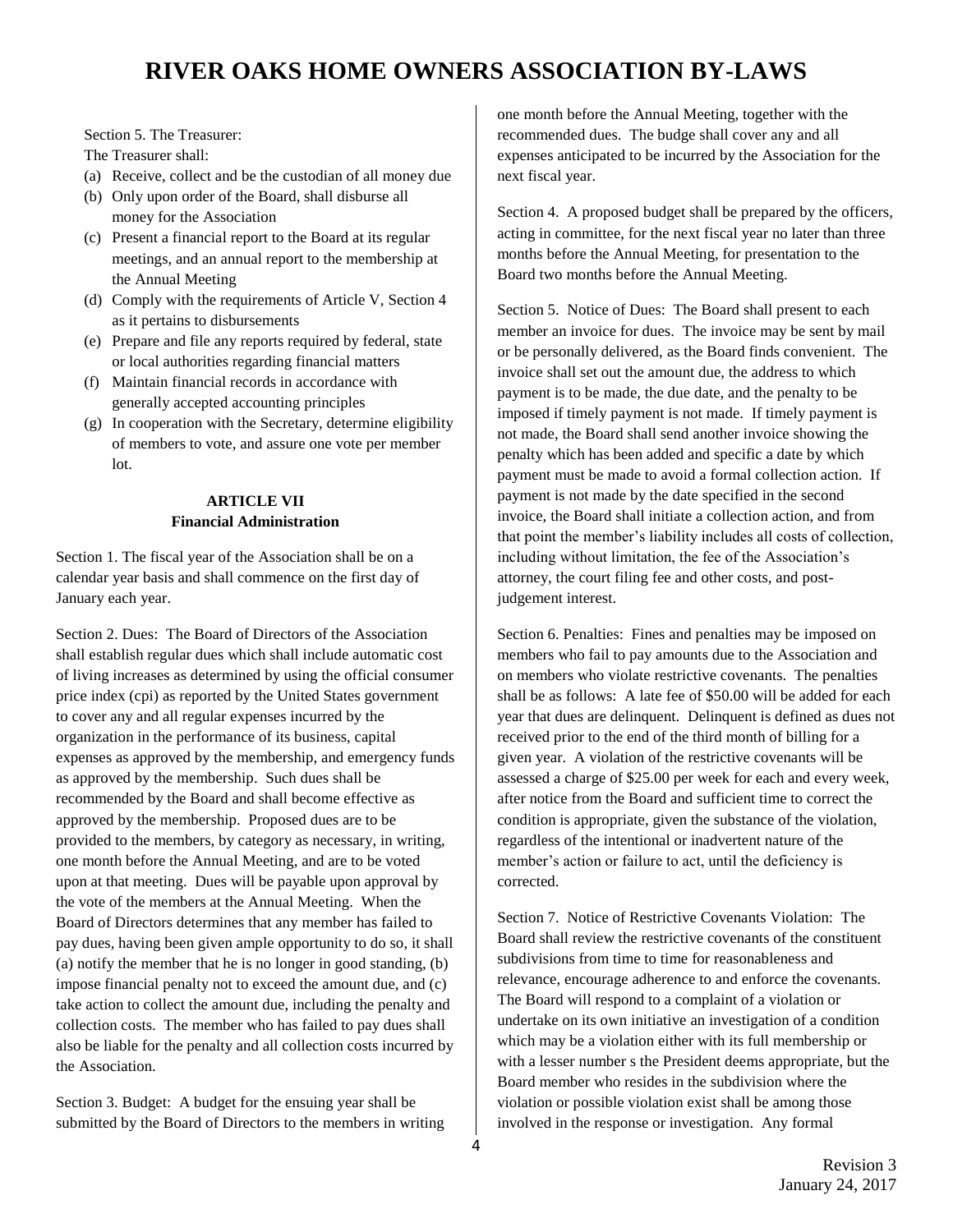enforcement action shall be undertaken only on the majority vote of the Board and after the member has been given notification to include the nature of the violation, corrective action required and the completion date. After said time, penalties will be imposed and from that point the member's liability includes all costs of collection, including without limitation, the fee of the Association's attorney, the court filing fee and other costs, and post-judgement interest.

### **ARTICLE VIII Meetings**

Section 1. Membership meetings: There shall be at least two (2) regular meetings of the membership each year. Persons who are not members may not participate in discussions or voting at meetings, and they may not be recognized for any purpose by the presiding officer, who, if they speak without permission, shall recess the meeting until they remove themselves, or until they have been removed from the meeting by police if necessary. At all meetings, seating arrangements should be made so that guests, non-members and members not in good standing sit separately from members in good standing, in order to avoid any confusion about who has a right to speak and to simplify the voting process.

Section 2. Annual Meeting: An Annual Meeting shall be held in the month of January, the date to be determined by the Board of Directors. The Annual Meeting shall:

- (a) Adopt an adequate budget
- (b) Vote on adoption of the proposed budget and dues recommended by the Board
- (c) Elect directors for the ensuing year
- (d) Transact such other business as may properly come before it.

Section 3. Special Meetings: Special meetings of the members may be called at any time for any purpose by a written notice signed by a majority of the Board of Directors or by members constituting no less than the (10%) percent of the total votes in the Association. Written notice shall be delivered to the members of the Association not less than seven (7) days nor more than thirty (30) days prior to the date fixed for said meeting. Said notice shall specify the time, date and place of the meeting and the matters to be considered.

Section 4. Quorum: At the meetings of the Association a quorum shall be five (5) percent of the members in good standing.

#### **ARTICLE IX Nominations and Elections**

Section 1. Nominating Committee: The nominating committee shall consist of the nine members of the Board of Directors whose term is expiring. If any such director cannot serve on the nominating committee, the Board shall elect a member of the Board to replace that member. Suggestions for nominations for directors may be sent to this committee by any member in good standing. The chairman of the committee shall be elected by the members of the committee.

Section 2. Report of the nominating committee, nominations from the floor and elections:

- (a) The report of the nominating committee shall contain, if possible, at least two (2) candidates who are willing to serve for each position for the directors of the coming year.
- (b) Nominations of the committee must be mailed to the members at a time which will give the members twenty days' notice prior to the Annual Meeting.
- (c) The chairman of the nominating committee shall present the slate of nominees for election to the membership at the Annual Meeting. Immediately following the presentation of this report by the chairman, nominations may be made from the floor by any in good standing, providing the consent of the nominee shall have been secured. No subdivision may be represented by more than two members on the Board of Directors, unless another subdivision has not elected two directors, and appointment of another director is necessary to complete the required membership on the board.

Section 3. Elections:

- (a) Elections shall be by secret ballot
- (b) Eligibility to vote will be monitored by the Secretary and Treasurer from their list of members who are in good standing, only one vote to be allowed per residence lot
- (c) A majority vote of those qualified to vote and voting shall constitute an election, together with secret absentee ballots obtained from the Secretary, and received by the Secretary either by mail or by personal delivery from the member in good standing who is voting by absentee ballot three days prior to the day of election, and provided to the Chairman of the Election Committee.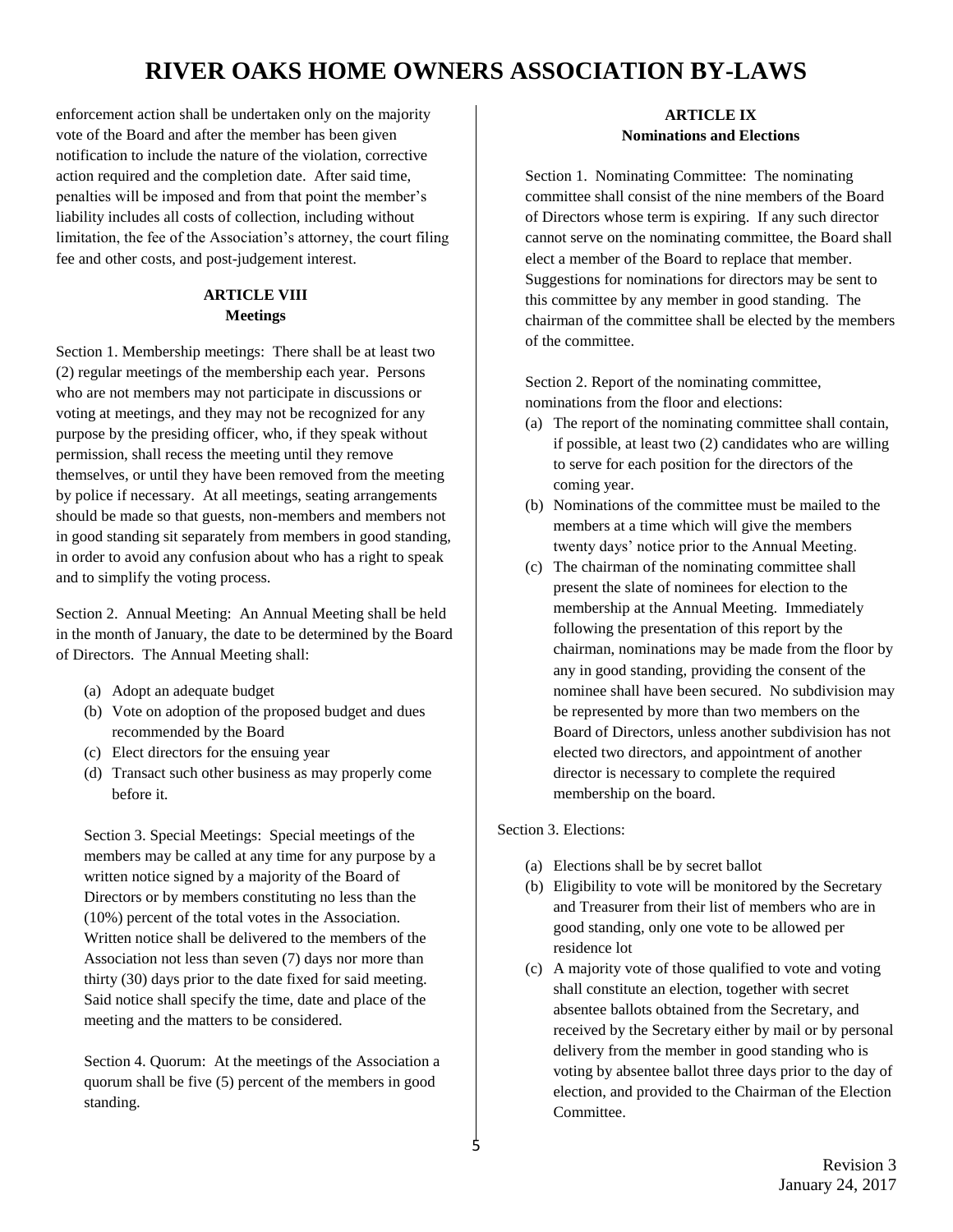Section 4. Elections Committee: The President will appoint a member of the Board of Directors, who is not nominated for reelection, as Chairman of the Elections, and that chairman will select two members of the membership to assist in counting the ballots. The chairman will then inform the President of the results of the counting who in turn will announce to the membership present. The entire membership will be informed of the results in writing.

#### **ARTICLE X Committees**

Section 1. There shall be an Executive Committee, consisting of officers, and the immediate past president acting ex officio. It shall have the authority to act on behalf of the Association, if an emergency arises between meetings and the Board of Directors cannot be assembled. In the case of a tie vote of the executive committee, the immediate past president shall vote and break the tie. The executive committee shall study the long range needs of the River Oaks community and make recommendations of plans and actions which should be considered by the Association.

Section 2. The Communications Committee shall be responsible to inform the general community about association business either electronically or by postal service on at least a quarterly basis or more frequently if the need dictates

Section 3. Auditing Committee: The financial records of the Association shall be audited annually by a three-member audit committee. Preferably, the committee members will have accounting or bookkeeping experience. The committee shall be elected by the Board of Directors, none of whom shall serve on the committee. The audit shall be competed in the month preceding the Annual Meeting, and the report of the committee will be presented to the membership at the Annual Meeting by the committee chairman.

Section 4. There shall be a Community Outreach Committee which shall make plans for activities to encourage and develop a strong sense of community in the River Oaks area.

Section 5. There shall be a Community Advocacy Committee which shall research community concerns and identify courses of action and resources for homeowners to engage in resolving issues that impact the River Oaks community or adversely affect its safety and security. The committee shall be represented at school board and town council meetings and provide a platform for homeowners to be made aware of illegal activity in the community.

Section 6. There shall be a Community Maintenance Committee which shall periodically inspect community common areas and affixed items such as lighting and sign. The committee shall prepare a report recommending repair or replacement for budgetary purposes and corrective action.

Section 7. The Board may designate such other committees as it deems necessary, and shall specify the time for which the committee so created shall serve.

### **ARTICLE XI Parliamentary Authority**

Section 1. The rules contained in Robert's Rules of Order, Newly Revised, shall govern the Association n all cases to which they are applicable and in which they are not inconsistent with these By-Laws.

### **ARTICLE XII Amendment of By-Laws**

These By-Laws are to be amended by the members in good standing voting at the Annual Meeting, a regularly called meeting, or at a special meeting called for that purpose only.

Written notice shall be mailed to each member at least two weeks prior to the meeting at which a proposed change in the by-laws is to be voted upon.

Such notice shall state that the amendment of the By-Laws will be voted upon at one of the above-mentioned meetings, giving the time date and place of the meeting, and including the exact language of the section of the existing by-laws to be amended, or a statement that the proposal does not change or affect any existing provision of the by-laws.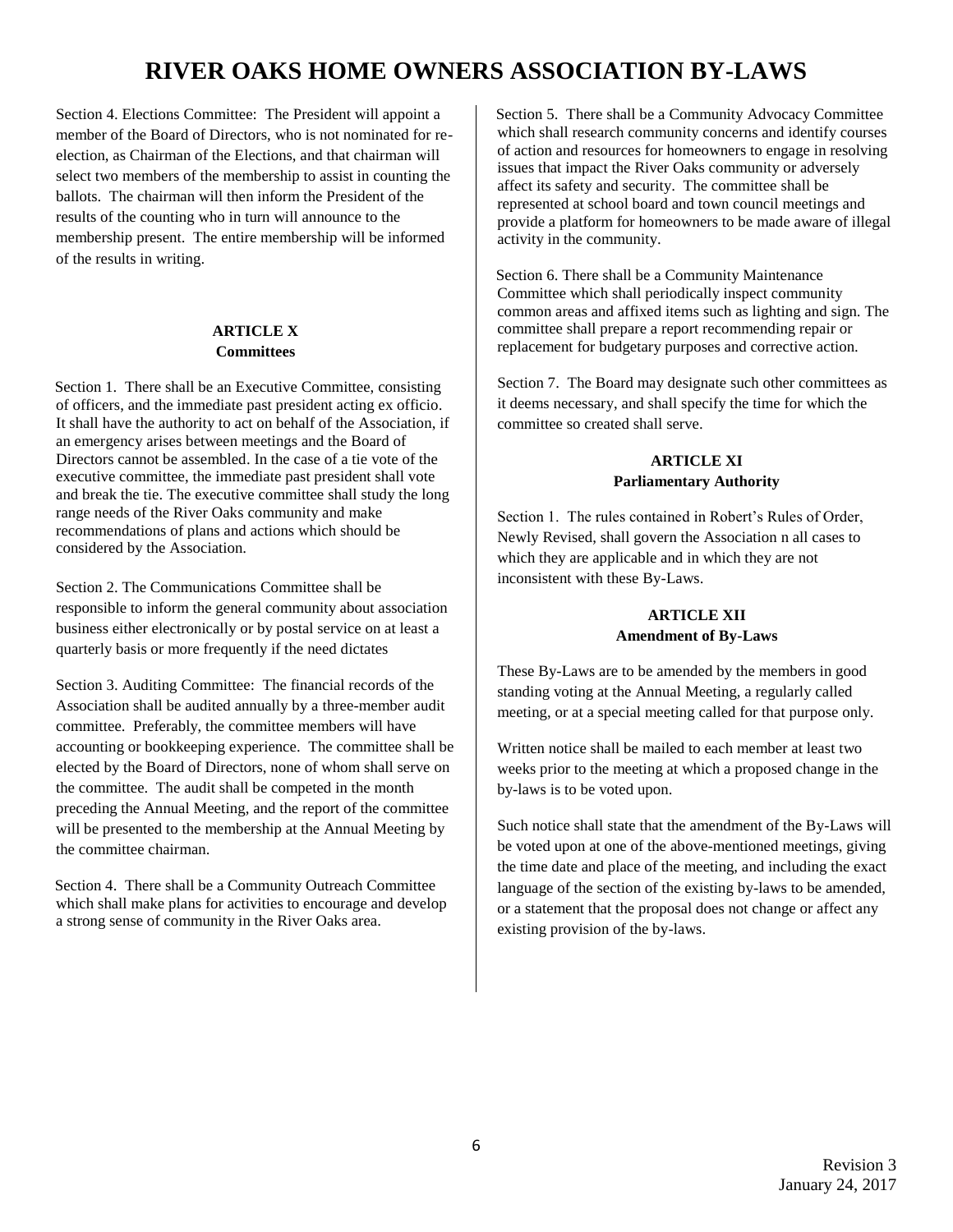| <b>Record of Changes</b> |                                |                                                                                                                                                                                                                                                                                                                                                                                                                                                                                                                                                                                                                                                                                                                                                                                                                                                                                                                                                                                                                                                                                                                                                                                                                                                                                                                                                                                                                                                                                                                                                                                                                                                                                                                                                                                                                                                                                                                                            |  |  |
|--------------------------|--------------------------------|--------------------------------------------------------------------------------------------------------------------------------------------------------------------------------------------------------------------------------------------------------------------------------------------------------------------------------------------------------------------------------------------------------------------------------------------------------------------------------------------------------------------------------------------------------------------------------------------------------------------------------------------------------------------------------------------------------------------------------------------------------------------------------------------------------------------------------------------------------------------------------------------------------------------------------------------------------------------------------------------------------------------------------------------------------------------------------------------------------------------------------------------------------------------------------------------------------------------------------------------------------------------------------------------------------------------------------------------------------------------------------------------------------------------------------------------------------------------------------------------------------------------------------------------------------------------------------------------------------------------------------------------------------------------------------------------------------------------------------------------------------------------------------------------------------------------------------------------------------------------------------------------------------------------------------------------|--|--|
| <b>Title</b>             | <b>Date Voted and Approved</b> | <b>Changes made</b>                                                                                                                                                                                                                                                                                                                                                                                                                                                                                                                                                                                                                                                                                                                                                                                                                                                                                                                                                                                                                                                                                                                                                                                                                                                                                                                                                                                                                                                                                                                                                                                                                                                                                                                                                                                                                                                                                                                        |  |  |
| Revision 1               | November 13, 2005              |                                                                                                                                                                                                                                                                                                                                                                                                                                                                                                                                                                                                                                                                                                                                                                                                                                                                                                                                                                                                                                                                                                                                                                                                                                                                                                                                                                                                                                                                                                                                                                                                                                                                                                                                                                                                                                                                                                                                            |  |  |
| Revision 2               | January 26, 2016               | Article V. Board of Directors. Section<br>4(d). All disbursements must be made<br>by check, signed, by the Treasurer and<br>countersigned by the President or Vice<br>President. In an emergency, when the<br>Treasurer is not available, or the<br>President and Vice President are not<br>available to countersign a check, the<br>Board may authorize a member or<br>members of the Board to sign and<br>countersign checks as necessary to deal<br>with the emergency, and to make the<br>necessary arrangements with the bank.<br>Proposed change: "All disbursements<br>must be made by check from the<br>Association's wholly-managed<br>checking account or from a<br>management service association<br>account, signed, by the Treasurer and<br>President or Vice President in the case<br>of the wholly-managed account or<br>signed by the management service<br>representative and countersigned by the<br>association Treasurer or President.<br>When the Treasurer is not available, or<br>the President and Vice President are not<br>available to countersign a check, the<br>Board may authorize a member or<br>members of the Board to sign and<br>countersign checks as necessary to deal<br>with the emergency, and to make the<br>necessary arrangements with the bank.<br>Rationale: River Oaks Homeowner's<br>Association is currently contracted for<br>services that include bill payment. The<br>bylaws change takes this into<br>consideration and also retains the<br>original intent in the case that the<br>association is not under contract for bill<br>payment services. Article X:<br>Committees. Section 2. There shall be a<br>newsletter committee which shall<br>publish a newsletter for general<br>distribution to the membership at least<br>quarterly. The newsletter will also<br>publish when matters of general<br>community concern dictate that a<br>special edition is necessary. Proposed |  |  |
|                          |                                | change: "The Communications                                                                                                                                                                                                                                                                                                                                                                                                                                                                                                                                                                                                                                                                                                                                                                                                                                                                                                                                                                                                                                                                                                                                                                                                                                                                                                                                                                                                                                                                                                                                                                                                                                                                                                                                                                                                                                                                                                                |  |  |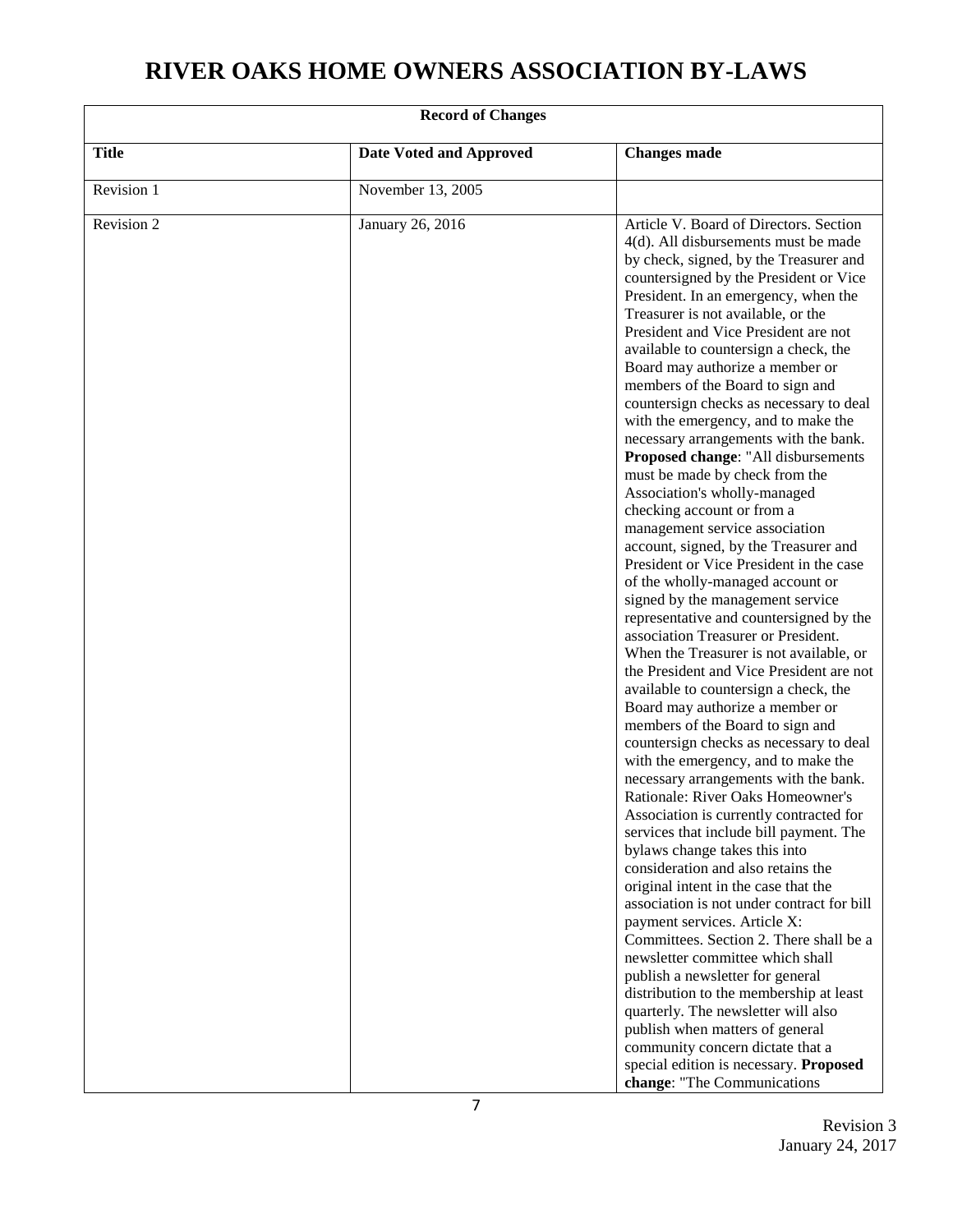|            |                        | Committee shall be responsible to           |
|------------|------------------------|---------------------------------------------|
|            |                        | inform the general community about          |
|            |                        | association business either                 |
|            |                        | electronically or by postal service on at   |
|            |                        | least a quarterly basis or more             |
|            |                        | frequently if the need dictates."           |
|            |                        | Rationale: Change the name from             |
|            |                        | Newsletter Committee to                     |
|            |                        | Communications Committee to clarify         |
|            |                        | the function and to provide the option      |
|            |                        | for electronic delivery of information.     |
| Revision 3 | <b>January 24 2017</b> | Article III Membership $-$ Section 1(a)     |
|            |                        | Owners of any improved residence lot        |
|            |                        | with persons in residence, in the River     |
|            |                        | Oaks, within the boundaries of the          |
|            |                        |                                             |
|            |                        | subdivisions known as Appian Landing        |
|            |                        | I, II, and III; Woodington I, II, and III;  |
|            |                        | Ansley Point, River Chase and               |
|            |                        | Palmetto Plantation, are members of         |
|            |                        | the River Oaks Homeowners                   |
|            |                        | Association.                                |
|            |                        | Proposed Change:                            |
|            |                        | Owners of any improved residence lot        |
|            |                        | with persons in residence, in the River     |
|            |                        | Oaks, within the boundaries of the          |
|            |                        | subdivisions known as Appian Landing        |
|            |                        | I, II, and III; Woodington I, II, and III;  |
|            |                        | Ansley Pointe, River Chase, Palmetto        |
|            |                        | Plantation, and Marsh Hall are              |
|            |                        | members of the River Oaks                   |
|            |                        | Homeowners Association.                     |
|            |                        | Rationale:                                  |
|            |                        | Marsh Hall was inadvertently omitted        |
|            |                        | from previous bylaws and amendments.        |
|            |                        | Article X Committees -Section 1             |
|            |                        | There shall be an Executive Committee,      |
|            |                        | consisting of officers, and the             |
|            |                        | immediate past president acting ex          |
|            |                        | officio. It shall have the authority to act |
|            |                        | on behalf of the Association, if an         |
|            |                        | emergency arises between meetings           |
|            |                        | and the Board of Directors cannot be        |
|            |                        | assembled. In the case of a tie vote of     |
|            |                        | the executive committee, the immediate      |
|            |                        | past president shall vote and break the     |
|            |                        | tie.                                        |
|            |                        | Proposed Change:                            |
|            |                        | There shall be an Executive Committee,      |
|            |                        | consisting of officers, and the             |
|            |                        | immediate past president acting ex          |
|            |                        | officio. It shall have the authority to act |
|            |                        | on behalf of the Association, if an         |
|            |                        | emergency arises between meetings           |
|            |                        | and the Board of Directors cannot be        |